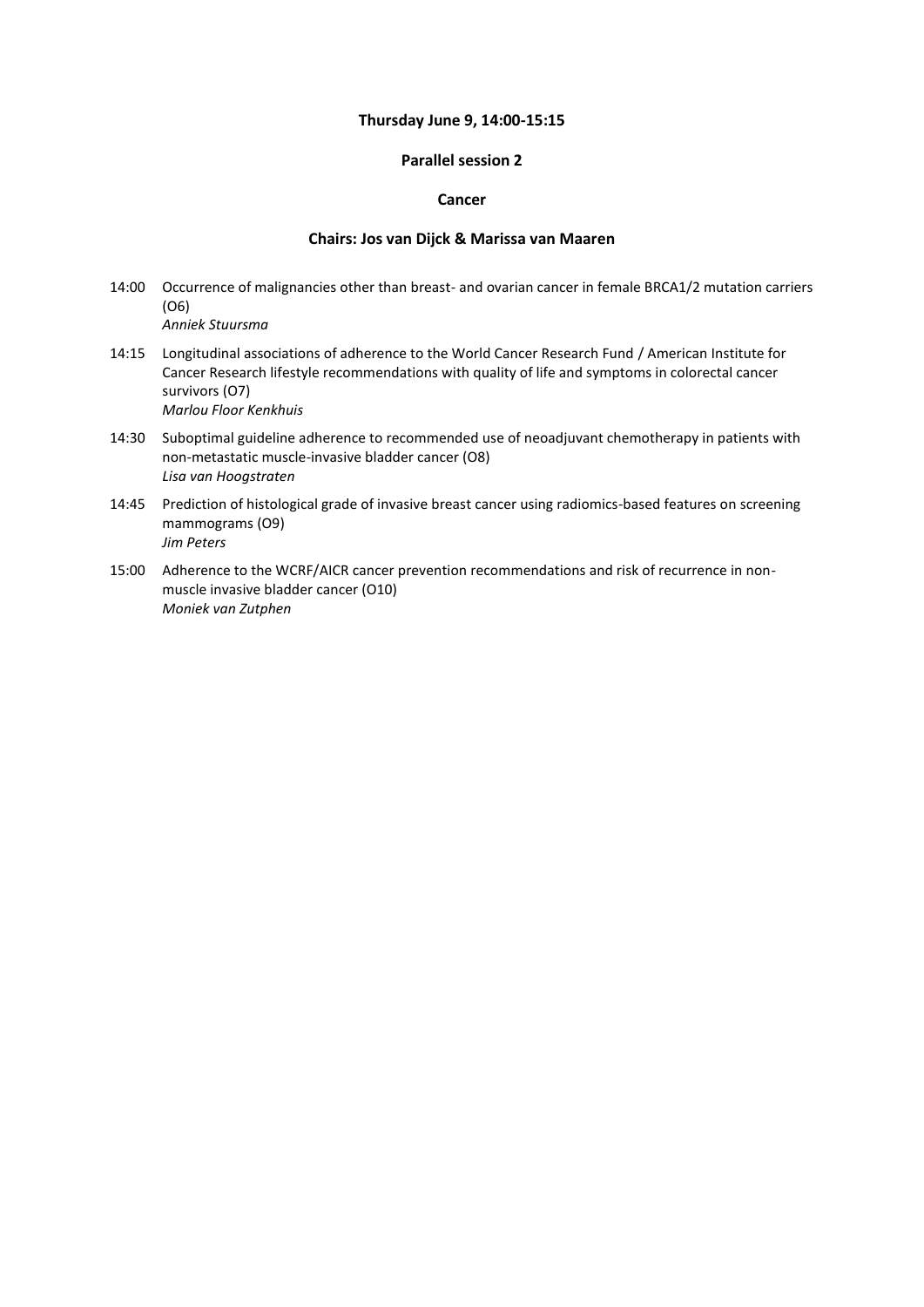# **O6. Occurrence of malignancies other than breast- and ovarian cancer in female BRCA1/2 germline pathogenic variant carriers**

*Stuursma A., Department of Obstetrics and Gynecology, Department of Epidemiology, University Medical Center Groningen, University of Groningen, Groningen, the Netherlands Van der Vegt P., Department of Pathology and Medical Biology, University Medical Center Groningen, Groningen, the Netherlands*

*Van der Vegt B., Department of Pathology & Medical Biology, University Medical Center Groningen, Groningen, the Netherlands*

*Berger L.P.V., Department of Clinical Genetics, University Medical Center Groningen, Groningen, the Netherlands*

*Oosterwijk J.C., Department of Clinical Genetics, University Medical Center Groningen, Groningen, the Netherlands*

*Mourits M.J.E., Department of Obstetrics & Gynaecology, University Medical Center Groningen, Groningen, the Netherlands*

*de Bock G.H., Department of Epidemiology, University Medical Center Groningen, Groningen, the Netherlands*

Background: Women with BRCA1/2 germline pathogenic variants (GPV) have an increased risk of developing breast and ovarian cancer. Family-based studies have suggested an increased risk for other types of malignancies in BRCA1/2 families. To the best of our knowledge, no prospective cohort studies have been published that focused on the development of all malignancies in carriers only.

Methods: Since 1994, women in our hospital with BRCA1/2 GPV are prospectively included in a biobank. Data from the Dutch nationwide registry of histo- and cytopathologie (PALGA) were linked to our biobank. The primary outcome was defined as the incidence of malignancies other than breast- and ovarian cancer under the age of 60 years, categorized into groups based on the International Classification of Diseases for Oncology. This incidence was compared to the European Standardized Rates for the Netherlands. Relative risks with 95% confidence intervals were calculated by dividing the observed cancer rates by the expected cancer rates, corrected for age in 15-year intervals.

Results: From 1347 women 68,403 person-years were available, during which 143 malignancies were detected. An increased risk of any cancer (RR:9.2, 95%CI:6.2-13.7), head and neck- (RR:3.8, 95%CI:1.2-11.6), gastrointestinal- (RR:1.9, 95%CI:1.2-3.1), skin-(RR:2.0, 95%CI:1.3-3.1) and female genital cancer (RR:1.8, 95%CI:1.0-3.4) was found.

Conclusion: This singe-institution study observed more cases of any cancer, gastrointestinal-, skin-, famle genital tract- and head and neck cancer than expected in female BRCA1/2 GPV under the age of 60 years. Further research should include a larger study population with more years of follow-up, to investigate the different types of malignancies separately and to be able to investigate the possible role of bias, previous cancer treatments and lifestyle factors.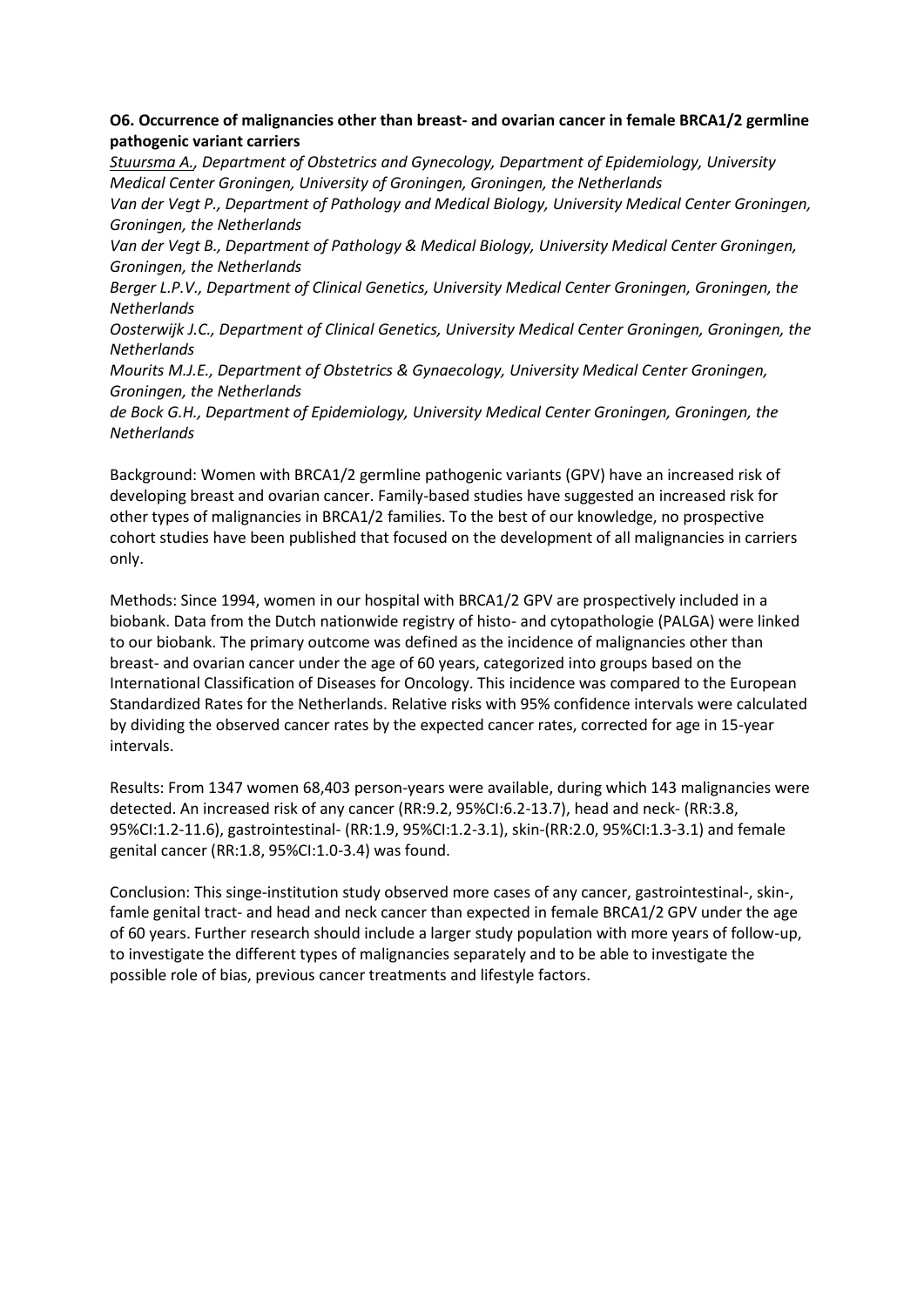## **O7. Longitudinal associations of adherence to the World Cancer Research Fund/American Institute for Cancer Research lifestyle recommendations with quality of life and symptoms in colorectal cancer survivors.**

*Kenkhuis M.F., Maastricht University, Maastricht, The Netherlands*

*Kenkhuis MF, Dept. of Epidemiology, GROW School for Oncology and Developmental Biology, Maastricht University, Maastricht, the Netherlands*

*Mols F., Dept.of Medical and Clinical Psychology, Tilburg University, Tilburg, the Netherlands Van Roekel E.H., Dept. of Epidemiology, GROW School for Oncology and Developmental Biology, Maastricht University, Maastricht, the Netherlands,* 

*Breedveld-Peters J.J.L., Dept. of Epidemiology, GROW School for Oncology and Developmental Biology, Maastricht University, Maastricht, the Netherlands,*

*Breukink S.O., Dept. of Surgery, GROW School for Oncology and Developmental Biology, NUTRIM School of Nutrition and Translational Research in Metabolism, Maastricht University Medical Centre+, Maastricht, the Netherlands*

*Janssen-Heijnen M.L.G., Dept. of Epidemiology, GROW School for Oncology and Developmental Biology, Maastricht University, Maastricht, the Netherlands and Dept. of Clinical Epidemiology, Viecuri Medical Center, Venlo, the Netherlands*

*Keulen E.T.P., Dept. of Internal Medicine and Gastroenterology, Zuyderland Medical Centre, Sittard-Geleen*

*Van Duijnhoven F.J.B., Division of Human Nutrition and Health, Wageningen University & Research, Wageningen, the Netherlands*

*Weijenberg M.P., Dept. of Epidemiology, GROW School for Oncology and Developmental Biology, Maastricht University, Maastricht, the Netherlands*

*Bours M.J.L., Dept. of Epidemiology, GROW School for Oncology and Developmental Biology, Maastricht University, Maastricht, the Netherlands*

Background: Unhealthy lifestyle habits can contribute to the development of colorectal cancer (CRC). Such habits may also be associated with post-treatment symptoms experienced by CRC survivors, such as fatigue and chemotherapy-induced peripheral neuropathy (CIPN), consequently affecting health-related quality of life (HRQoL). Therefore, we aimed to assess longitudinal associations of adherence to the World Cancer Research Fund/ American Institute for Cancer Research (WCRF/AICR) lifestyle recommendations with HRQoL, fatigue, and CIPN in CRC survivors from 6 weeks up to 24 months post-treatment.

Methods: In a prospective cohort among CRC survivors (n=459), repeated home-visits were performed at 6 weeks, 6, 12, and 24 months post-treatment. Dietary intake, body composition, sedentary behaviour, and physical activity were assessed to construct a lifestyle score (range: 0-7) based on adherence to seven 2018 WCRF/AICR recommendations. Longitudinal associations of the lifestyle score with HRQoL, fatigue, and CIPN were analysed by confounder-adjusted linear mixed models.

Results: A higher lifestyle score was associated with better physical functioning (β per 1 point: 1.2; 95%CI:0.1,2.3) and less activity-related fatigue (-0.5;-0.9,-0.2), but not with CIPN. Additional analyses exploring the effect of the individual WCRF/AICR recommendations within the lifestyle adherence score showed that adjustment for physical activity substantially attenuated observed associations, indicating its importance in the lifestyle score with regards to HRQoL. In contrast, adjustment for body composition and alcohol inflated observed associations, indicating that both recommendations had a counteractive influence within the lifestyle score.

Conclusion: Our findings suggest that CRC survivors benefit from overall adherence to the WCRF/AICR lifestyle recommendations in terms of HRQoL and fatigue, but not CIPN. Specific recommendations have a varying influence on these associations, complicating the interpretation and requiring further study.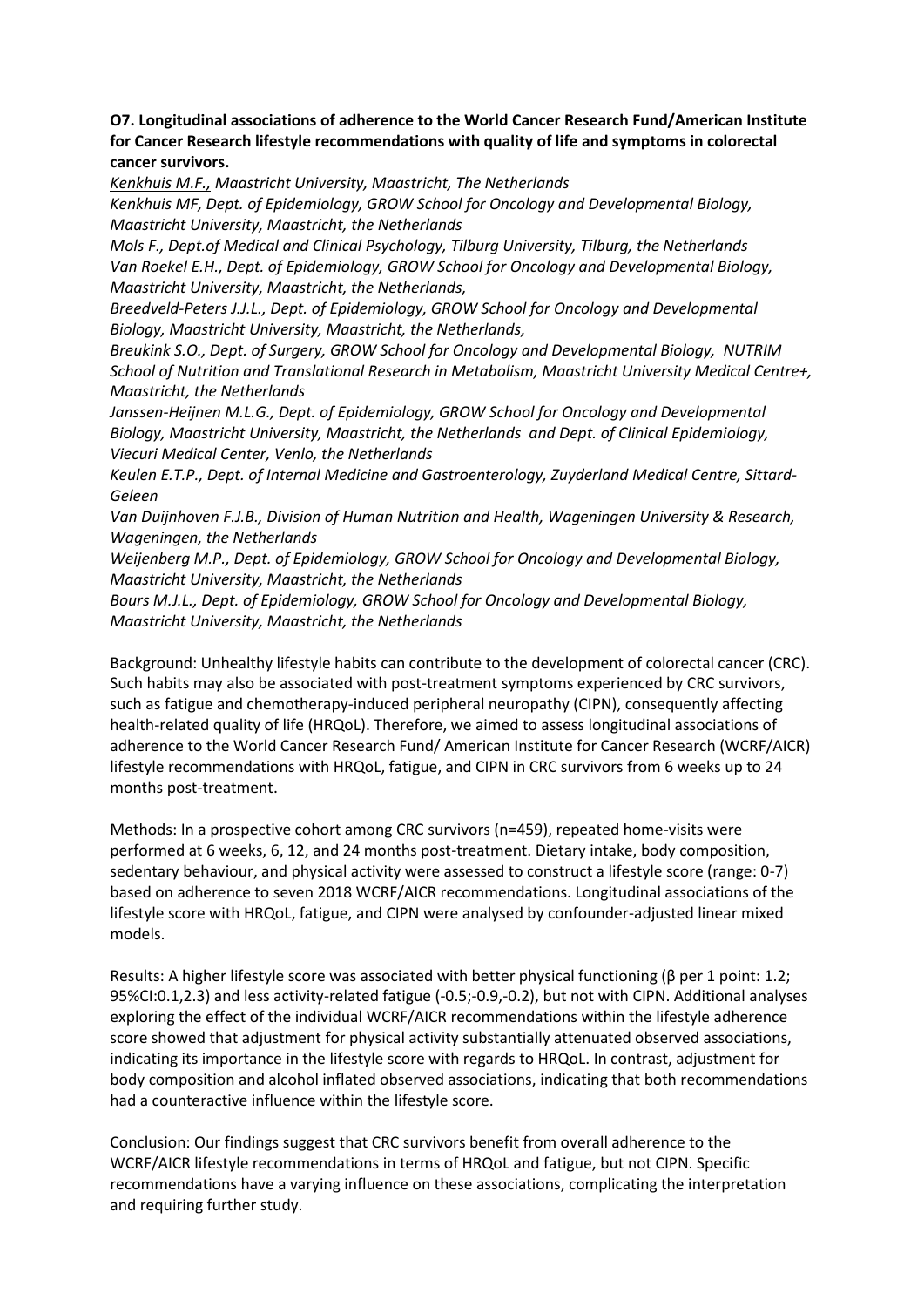## **O8. Suboptimal guideline adherence to recommended use of neoadjuvant chemotherapy in patients with non-metastatic muscle-invasive bladder cancer.**

*Van Hoogstraten L.M.C., Netherlands Comprehensive Cancer Organisation (IKNL), Nijmegen, the Netherlands Man C.C.O., Netherlands Comprehensive Cancer Organisation Witjes, J.A. Radboud University Medical Center Meijer, R.P. Utrecht University Medical Center Mulder, S.F. Radboud University Medical Center Smilde T.J., Jeroen Bosch Hospital Ripping T.M., Netherlands Comprehensive Cancer Organisation BlaZIB study group Kiemeney L.A., Radboud University Medical Center Aben K.K.H., Netherlands Comprehensive Cancer Organisation*

Background: International guidelines recommend neoadjuvant chemotherapy (NAC) before radical cystectomy (RC) in cisplatin-fit patients with muscle-invasive bladder cancer (MIBC). As the survival benefit of NAC remains controversial, this might result in practice variation. We aimed to evaluate guideline adherence and variation in NAC use, and its effects on survival.

Methods: We identified 1,025 patients in the Netherlands Cancer Registry newly diagnosed with nonmetastatic MIBC between November 2017 and November 2019 who underwent RC. Patients with ECOG performance status 0-1 and renal function ≥50 mL/min/1.73m2 were considered NAC-eligible. Factors associated with NAC use were evaluated in eligible patients using logistic regression analysis. Interhospital variation was assessed using case-mix adjusted multilevel analysis. The association between hospital-specific probability of using NAC and survival was evaluated using Kaplan Meier analysis. All analyses were stratified by disease stage (cT2 versus cT3-4a).

Results: Of the 1,025 included patients, 809 patients were NAC-eligible and of these patients, 277 received NAC, corresponding with 34% guideline adherence. Adherence was better in cT3-4a (55%) compared to cT2 (26%). Factors positively associated with NAC were younger age at diagnosis, lower Charlson Comorbidity Index score (0 versus ≥2) and more advanced disease stage (cT3-4a versus cT2). Considering only patients with cT2-disease, higher BMI was also positively associated with better guideline adherence. Multilevel analyses showed considerable more interhospital variation in patients with cT2-disease compared to cT3-4a (7-57% versus 31-62%). Two-year overall survival of eligible patients treated in hospitals with a high versus low case-mix adjusted probability of administering NAC was 75% versus 66% (p=0.09) for cT2-disease, and 71% versus 70% (p=0.96) for cT3-4a disease.

Conclusion: Guideline adherence regarding NAC use is suboptimal, especially for cT2-disease. After case-mix adjustment, substantial interhospital variation remained and appeared to impact two-year overall survival, although not statistically significant. The underlying mechanism remains unknown. Guideline adherence should be improved.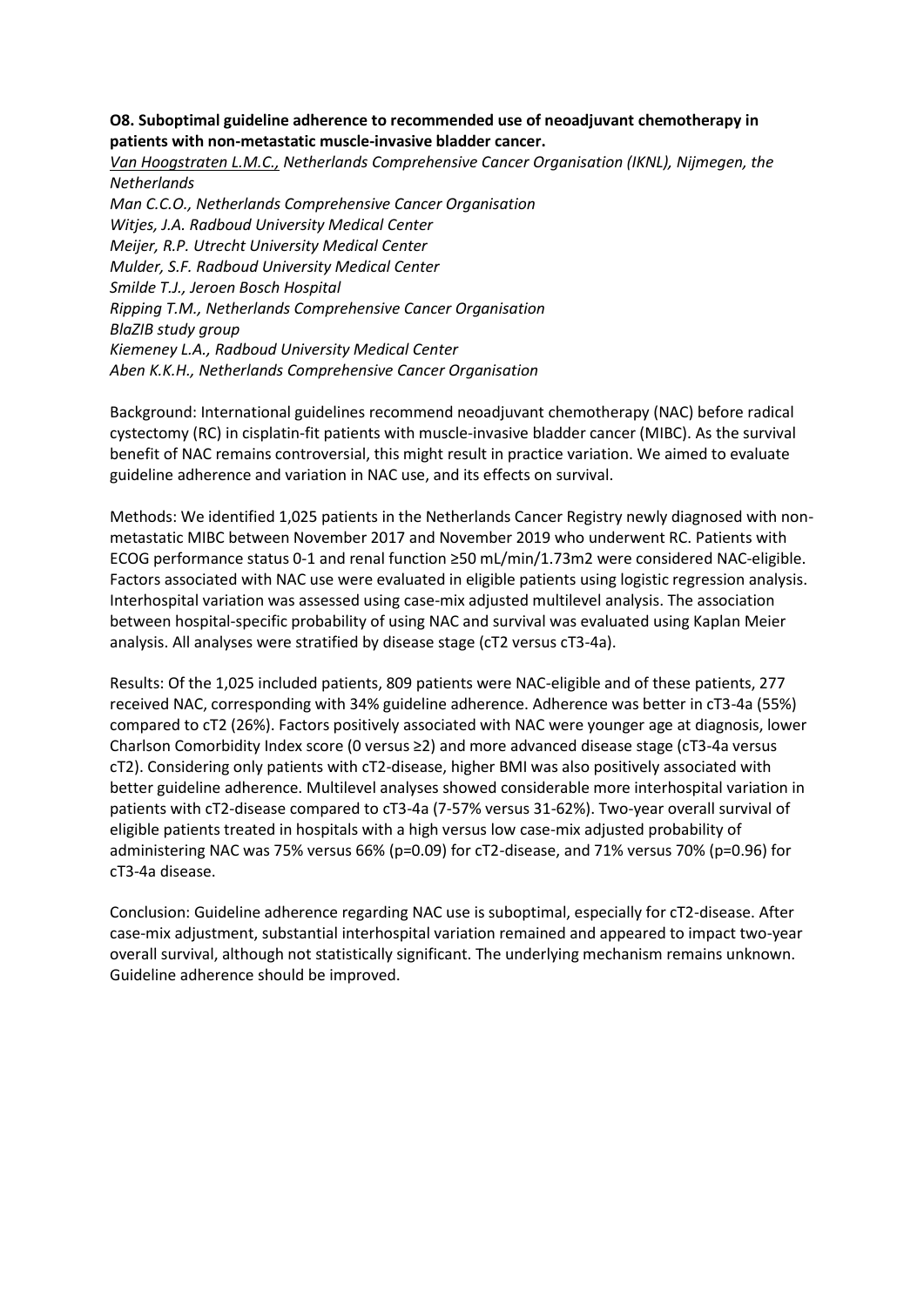## **O9. Prediction of histological grade of invasive breast cancer using radiomics-based features on screening mammograms.**

*Peters J., Radboud Institute for Health Sciences, Radboudumc, Nijmegen, The Netherlands Van Dijck J., Radboud Institute for Health Sciences, Radboudumc, Nijmegen, The Netherlands Elias S., Julius Center for Health Sciences and Primary Care, UMC Utrecht, Utrecht University, Utrecht, The Netherlands Lips E., Netherlands Cancer Institute, Amsterdam, The Netherlands Wesseling, J., Netherlands Cancer Institute, Amsterdam, The Netherlands Moriakov N., Radboud Institute for Health Sciences, Radboudumc, Nijmegen, The Netherlands Mann R., Radboud Institute for Health Sciences, Radboudumc, Nijmegen, The Netherlands/Netherlands Cancer Institute, Amsterdam, The Netherlands Teuwen J., Radboud Institute for Health Sciences, Radboudumc, Nijmegen, The Netherlands/Netherlands Cancer Institute, Amsterdam, The Netherlands Broeders M., Radboud Institute for Health Sciences, Radboudumc, Nijmegen, The Netherlands/Dutch Expert Center for Screening, Nijmegen, The Netherlands On behalf of the IMAGINE consortium*

Background: In breast cancer screening, predicting whether a suspected malignancy is indolent or aggressive, may help to optimize recall strategies. For aggressive tumours urgent recall is necessary while for indolent tumours a watchful waiting policy might be an option. Histological grade is widely used in breast cancer prognostication. Radiomics features related to histological grade may increase insight into the aggressiveness of suspicious lesions observed in screening. Here, we evaluate if radiomics features can predict histological grade using the screening mammograms of women diagnosed with invasive breast cancer.

Methods: In this consecutive cohort study, screening mammograms of 521 women who were diagnosed with screen-detected invasive breast cancer were used. Information on histological grade was obtained from pathology reports. Tumours were manually segmented in both mammographic views. Using pyradiomics, 2584 radiomics features, relating to shape, pixel intensity distribution and texture, were calculated from intra- and peritumoral regions. Using 25 features selected by the maximum relevance minimum redundancy algorithm, an extreme gradient boosting classifier was trained to predict whether a tumour was high grade or not. The model's performance was internally validated by the mean area under the curve (AUC), using a 100x repeated nested cross-validation scheme. Features that frequently contributed to final predictions during repeats are reported.

Results: The prediction model achieved a mean cross-validated AUC of 0.73 (SD ±0.06) to predict high grade. Overall, 14 features were selected more than 50% of the time, of which nine were related to pixel intensity distributions of the intra- or peritumoral region, one to tumour shape and four to the texture of the intratumoral region.

Conclusion: Mammographic radiomics features show a moderate performance in distinguishing high grade from other breast cancers. To be valuable as a prognostic biomarker, external validation and the study of different endpoints (e.g. molecular subtypes, recurrence-free or breast cancer-specific survival) is required.